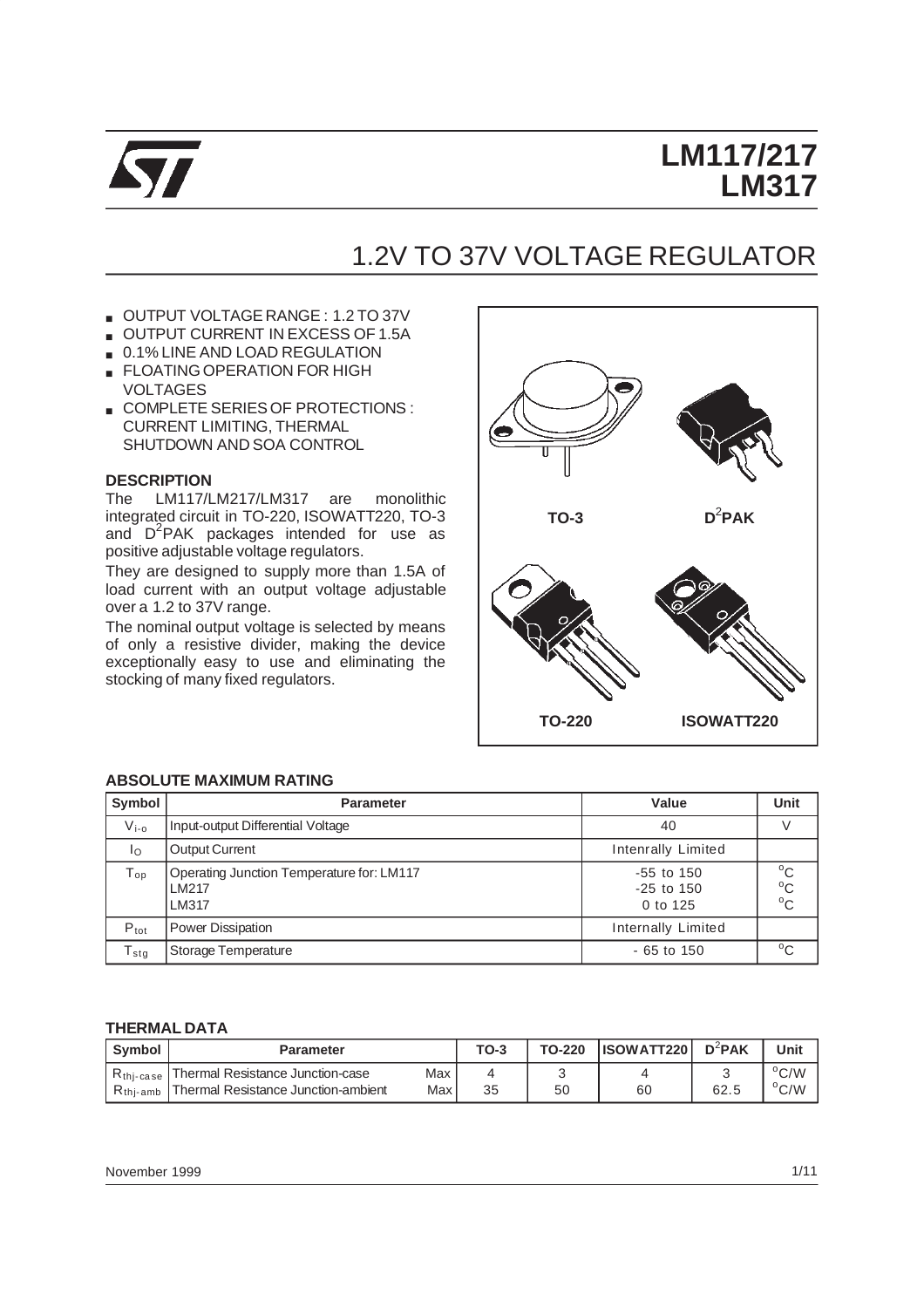



| Type              | $TO-3$ | TO-220 | <b>ISOWATT220</b> | $D^2$ PAK |
|-------------------|--------|--------|-------------------|-----------|
| IM <sub>117</sub> | LM117K |        |                   |           |
| LM217             | LM217K | LM217T |                   | LM217D2T  |
| LM317             | LM317K | LM317T | LM317P            | LM317D2T  |



# **CONNECTION DIAGRAM AND ORDERING NUMBERS** (top view)

**LM117/217/317**

 $\sqrt{2}$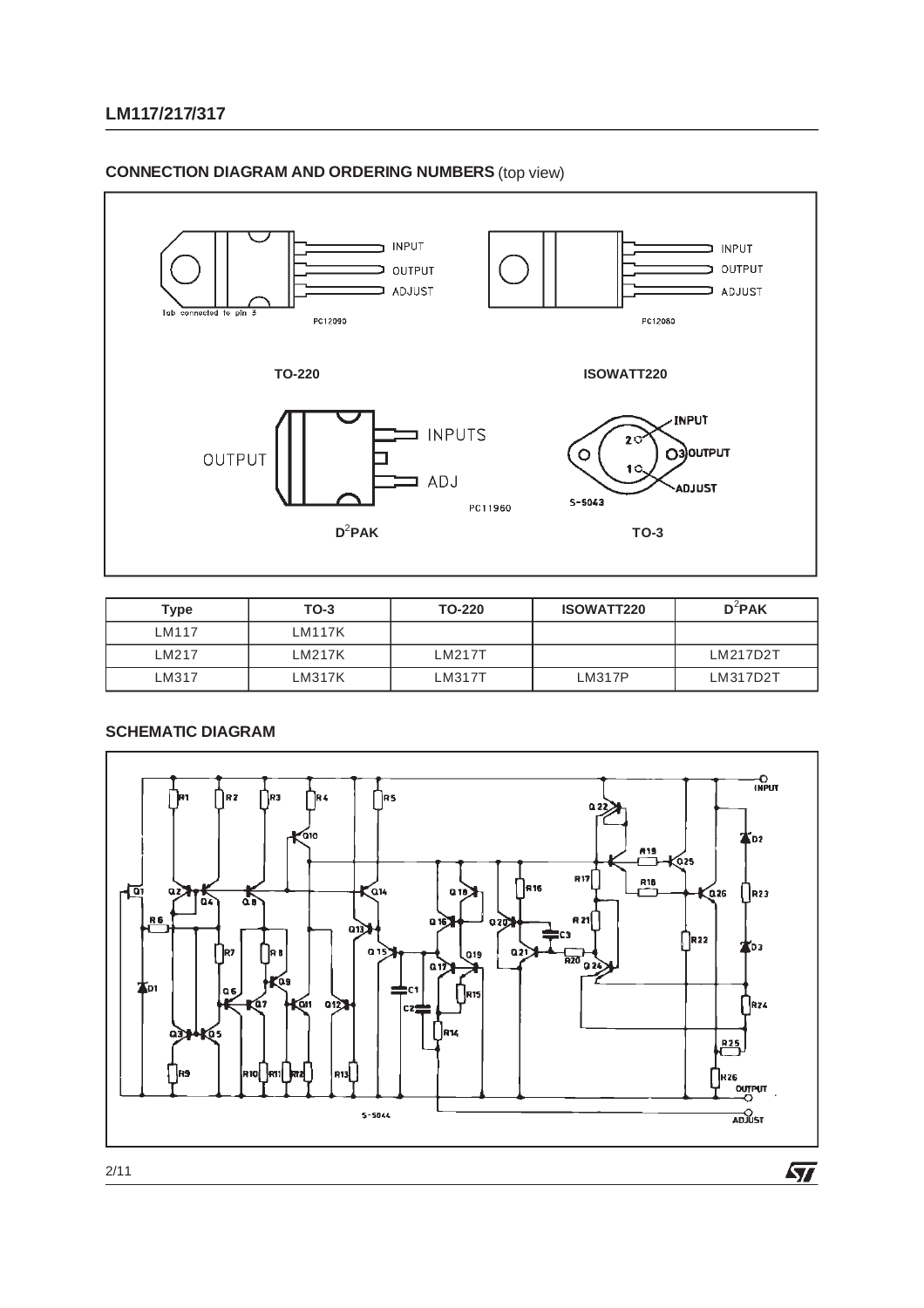# **BASIC ADJUSTABLE REGULATOR**



## **ELECTRICAL CHARACTERISTICS** (V<sub>i</sub> - V<sub>o</sub> = 5 V,  $I_0$  = 500 mA,  $I_{MAX}$  = 1.5A and  $P_{MAX}$  = 20W, unless otherwise specified)

| Symbol                | <b>Parameter</b>                                  | <b>Test Conditions</b>                                                        |                      |      | LM117/LM217  |              | <b>LM317</b> |              |      | <b>Unit</b>   |
|-----------------------|---------------------------------------------------|-------------------------------------------------------------------------------|----------------------|------|--------------|--------------|--------------|--------------|------|---------------|
|                       |                                                   |                                                                               |                      | Min. | Typ.         | Max.         | Min.         | Typ.         | Max. |               |
| $\Delta V_{\Omega}$   | Line Regulation                                   | $V_i - V_o = 3$ to 40 V                                                       | $T_j = 25 °C$        |      | 0.01         | 0.02         |              | 0.01         | 0.04 | $\%$ /V       |
|                       |                                                   |                                                                               |                      |      | 0.02         | 0.05         |              | 0.02         | 0.07 | $\frac{9}{6}$ |
| $\Delta V_{\Omega}$   | <b>Load Regulation</b>                            | $V_0 \leq 5V$                                                                 | $T_j = 25 °C$        |      | 5            | 15           |              | 5            | 25   | mV            |
|                       |                                                   | $I_0 = 10$ mA to $I_{MAX}$                                                    |                      |      | 20           | 50           |              | 20           | 70   | mV            |
|                       |                                                   | $V_0 \geq 5V$                                                                 | $T_j = 25 °C$        |      | 0.1          | 0.3          |              | 0.1          | 0.5  | $\frac{0}{0}$ |
|                       |                                                   | $I_0 = 10$ mA to $I_{MAX}$                                                    |                      |      | 0.3          | $\mathbf{1}$ |              | 0.3          | 1.5  | $\%$          |
| $I_{ADJ}$             | Adjustment Pin Current                            |                                                                               |                      |      | 50           | 100          |              | 50           | 100  | μA            |
| $\Delta$ LADJ         | Adjustment Pin Current                            | $V_i - V_o = 2.5$ to 40 V<br>$I_0$ = 10 mA to $I_{MAX}$                       |                      |      | 0.2          | 5            |              | 0.2          | 5    | μA            |
| $V_{REF}$             | Reference Voltage<br>(between pin 3 and pin<br>1) | $V_i - V_o = 2.5$ to 40 V<br>$I_0 = 10$ mA to $I_{MAX}$<br>$P_D \leq P_{MAX}$ |                      | 1.2  | 1.25         | 1.3          | 1.2          | 1.25         | 1.3  | $\vee$        |
| $\Delta V_O$<br>$V_o$ | Output Voltage<br><b>Temperature Stability</b>    |                                                                               |                      |      | $\mathbf{1}$ |              |              | $\mathbf{1}$ |      | $\%$          |
| I <sub>o(min)</sub>   | Minimum Load Current                              | $V_i - V_0 = 40 V$                                                            |                      |      | 3.5          | 5            |              | 3.5          | 10   | mA            |
| $I_{O(max)}$          | Maximum Load<br>Current                           | $V_i - V_o \le 15$ V<br>$P_D < P_{MAX}$                                       |                      | 1.5  | 2.2          |              | 1.5          | 2.2          |      | A             |
|                       |                                                   | $V_i - V_o = 40 V$<br>$P_D < P_{MAX}$<br>$T_i = 25^{\circ}C$                  |                      |      | 0.4          |              |              | 0.4          |      | A             |
| e <sub>N</sub>        | Output Noise Voltage<br>(percentance of $V_O$ )   | $B = 10$ Hz to 10KHz<br>$T_j = 25 \degree C$                                  |                      |      | 0.003        |              |              | 0.003        |      | $\frac{0}{0}$ |
| <b>SVR</b>            | Supply Voltage                                    | $T_i = 25 \text{ °C}$                                                         | $C_{ADJ}=0$          |      | 65           |              |              | 65           |      | dB            |
|                       | Rejection (*)                                     | $f = 120$ Hz                                                                  | $C_{ADJ} = 10 \mu F$ | 66   | 80           |              | 66           | 80           |      | dB            |

(\*) CADJ is connected between pin 1 and ground.

**Note:**

(1) Unless otherwise specified the above specs, apply over the following conditions : LM 117 T<sub>j</sub> = -55 to 150°C;

LM 217 T<sub>j</sub> =  $-$  25 to 150°C ; LM 317 T<sub>j</sub> = 0 to 125°C.

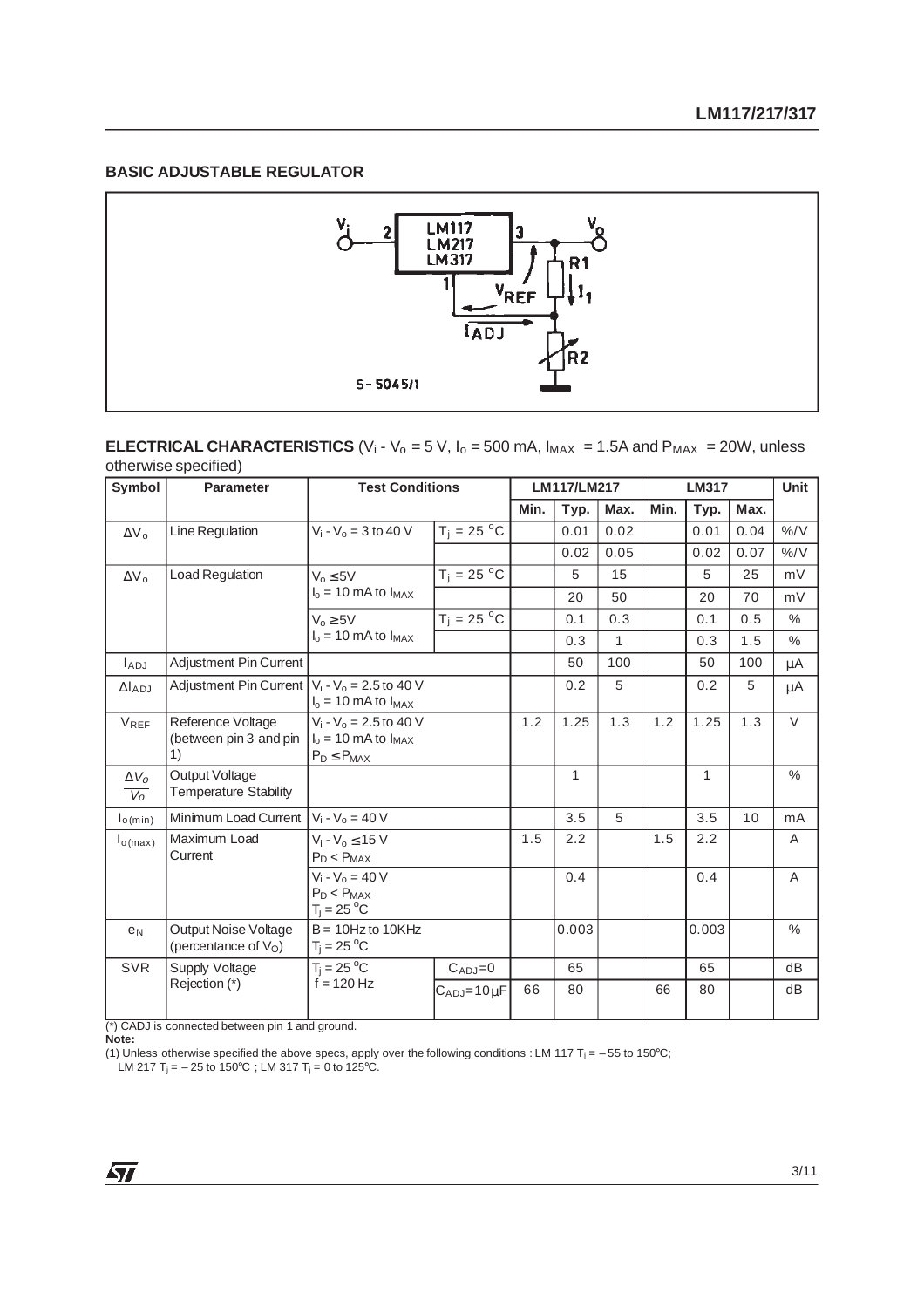**Figure 1 :** Output Current vs. Input-output Differential Voltage.



**Figure 3 :** Reference Voltage vs. Junction



## **APPLICATION INFORMATION**

The LM117/217/317 provides an internal reference voltage of 1.25V between the output and adjustments terminals. This is used to set a constant current flow across an external resistor divider (see fig. 4), giving an output voltage Vo of:

$$
V_O = V_{REF} (1 + \frac{R_2}{R_1}) + I_{ADJ} R_2
$$

The device was designed to minimize the term IADJ (100µA max) and to maintain it very constant with line and load changes. Usually, the error term  $I_{ADJ} \cdot R_2$  can be neglected. To obtain the previous requirement, all the regulator quiescent current is returned to the output terminal, imposing a minimum load current condition. If the load is insufficient, the output voltage will rise.

Since the LM117/217317 is a floating regulator and "sees" only the input-to-output differential





**Figure 4 :** Basic Adjustable Regulator.



voltage, supplies of very high voltage with respect to ground can be regulated as long as the maximum input-to-output differential is not exceeded. Furthermore, programmable regulator are easily obtainable and, by connecting a fixed resistor between the adjustment and output, the device can be used as a precision current regulator.

In order to optimise the load regulation, the current set resistor R1 (see fig. 4) should be tied as close as possible to the regulator, while the ground terminal of R2 should be near the ground of the load to provide remote ground sensing.

Performance may be improved with added capacitance as follow:

An input bypass capacitor of 0.1µF

An adjustment terminal to ground 10µF capacitor

**ST**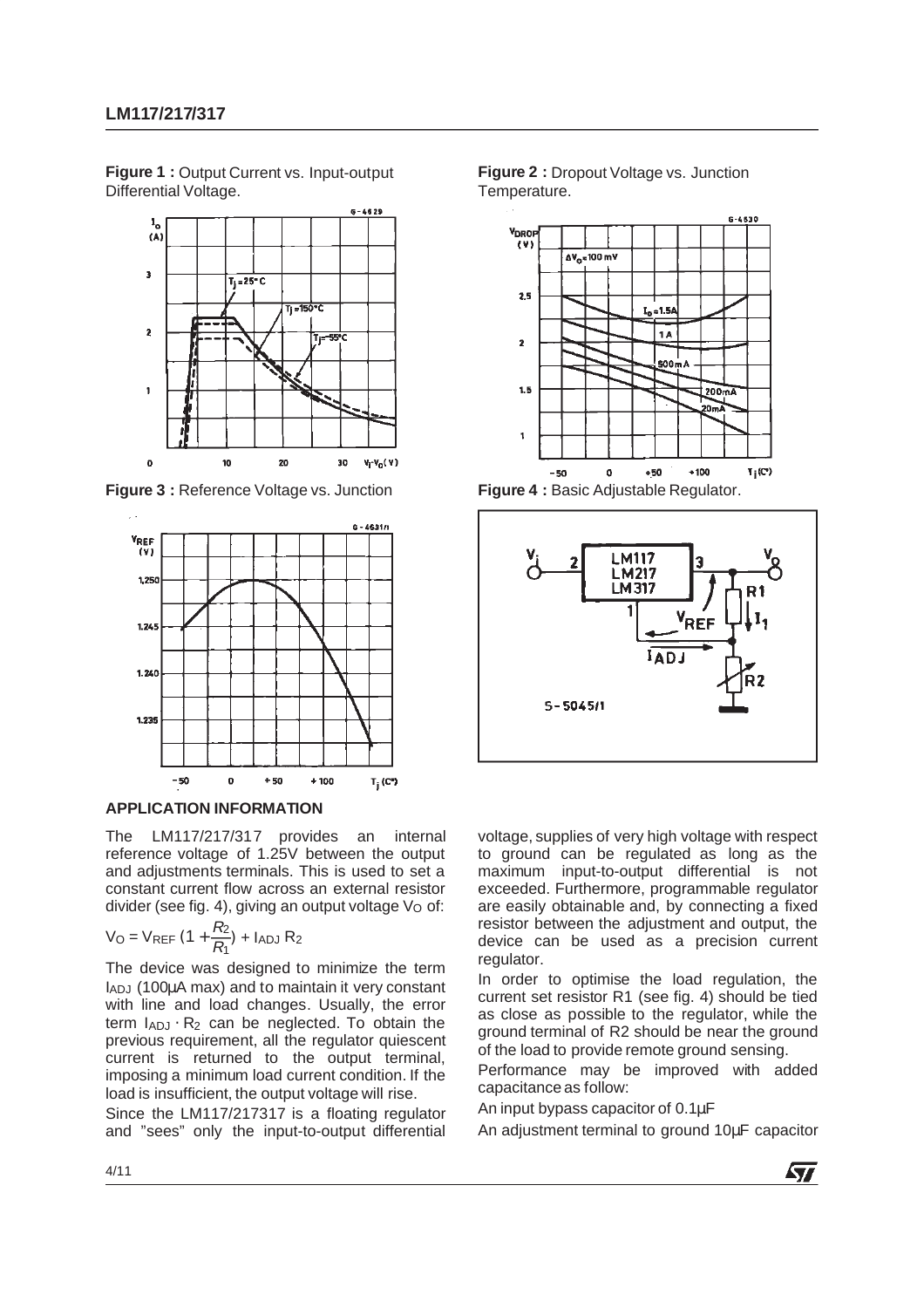to improve the ripple rejection of about 15 dB (CADJ).

An 1µF tantalium (or 25µFAluminium electrolitic) capacitor on the output to improve transient response.

In additional to external capacitors, it is good

**Figure 5 :** Voltage Regulator with Protection Diodes.

practice to add protection diodes, as shown in fig.5.

D1 protect the device against input short circuit, while D2 protect against output short circuit for capacitance discharging.



D1 protect the device against input short circuit, while D2 protects against output short circuit for capacitors discharging









ィオ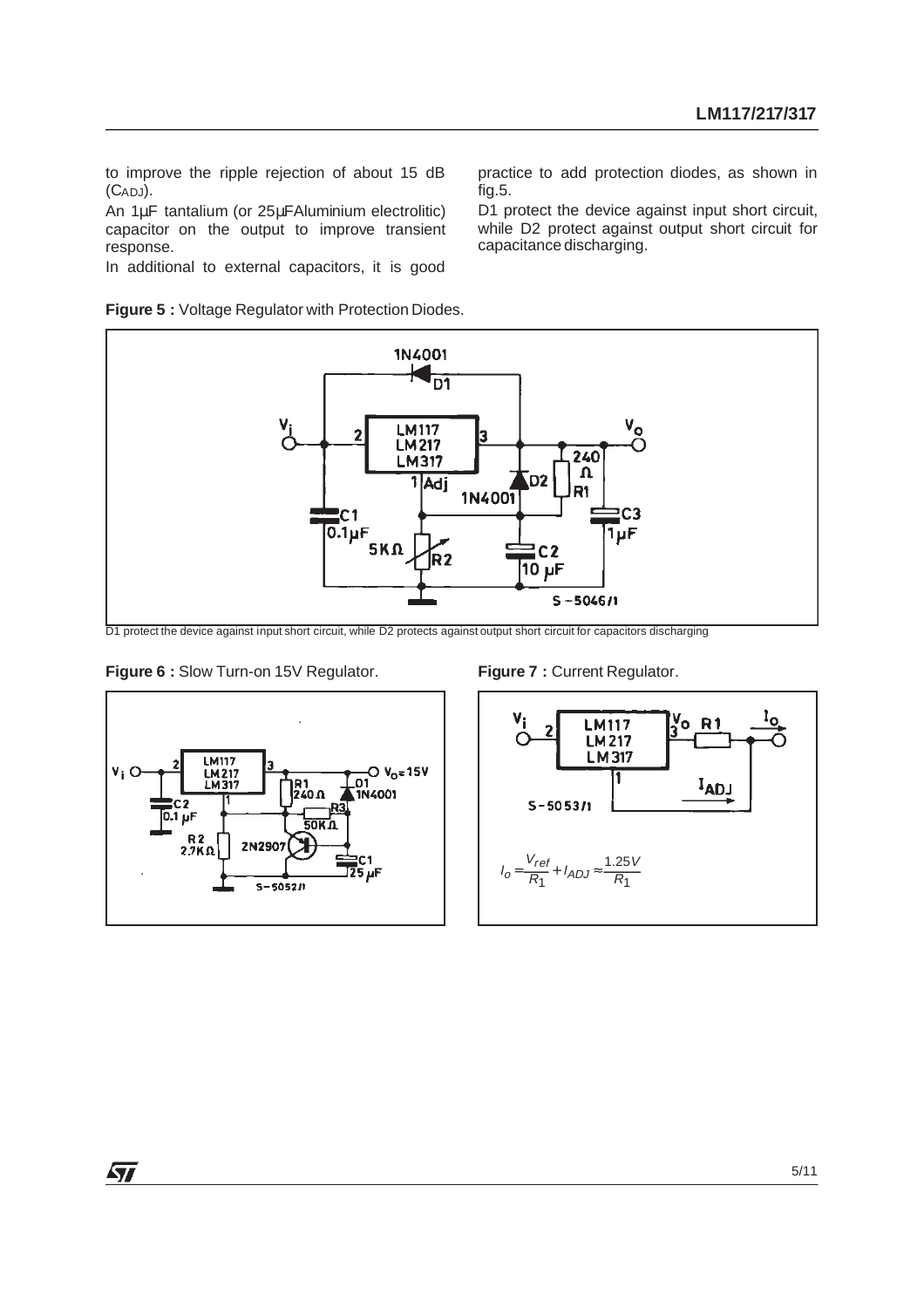

**Figure 8 :** 5V Electronic Shut-down Regulator **Figure 9 :** Digitally Selected Outputs







**Figure 10 :** Battery Charger (12V) **Figure 11 :** Current Limited 6V Charger



牙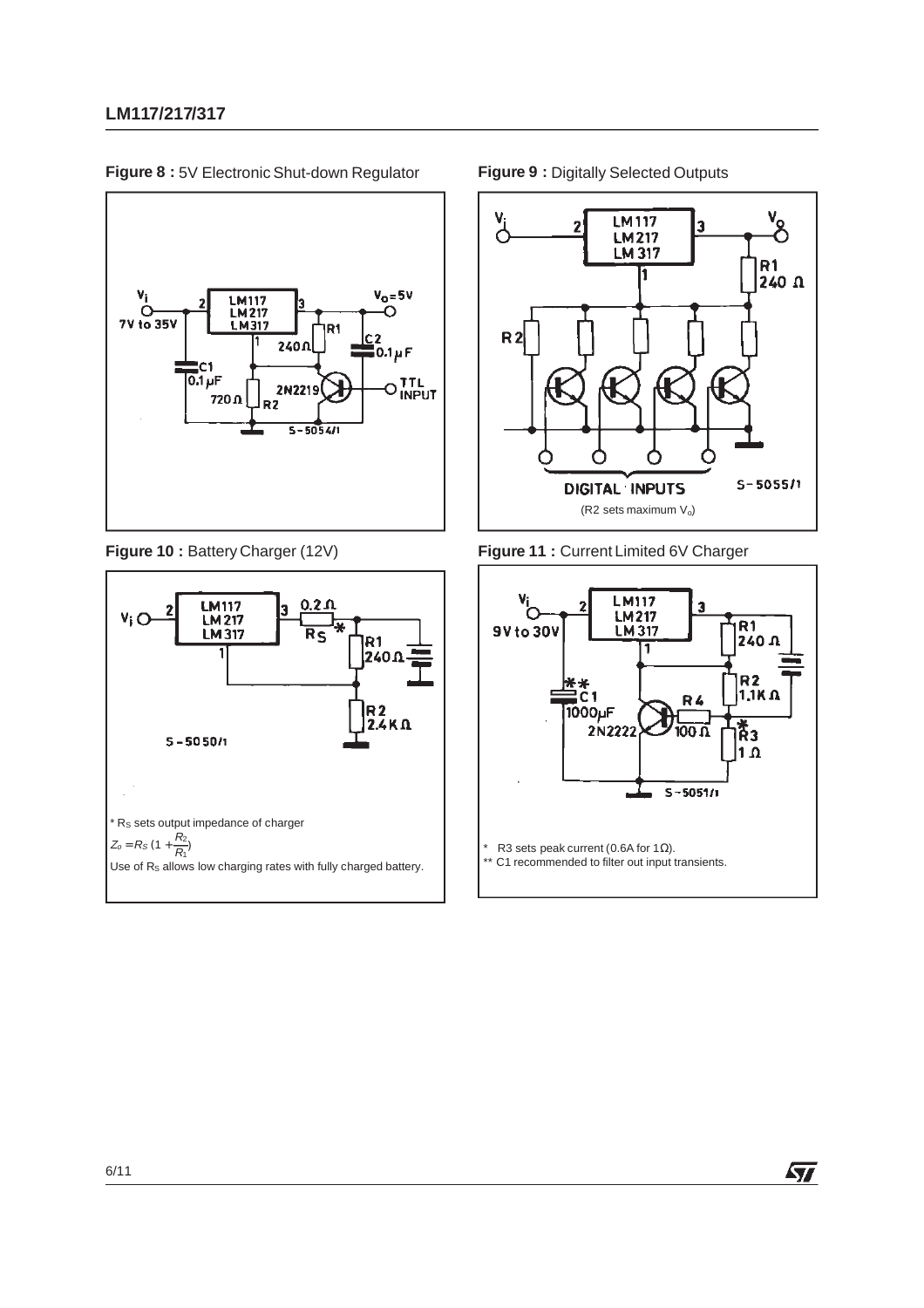| DIM.         |      | mm    |       | inch  |       |       |  |
|--------------|------|-------|-------|-------|-------|-------|--|
|              | MIN. | TYP.  | MAX.  | MIN.  | TYP.  | MAX.  |  |
| $\mathsf A$  |      | 11.7  |       |       | 0.460 |       |  |
| $\sf B$      | 0.96 |       | 1.10  | 0.037 |       | 0.043 |  |
| $\mathsf C$  |      |       | 1.70  |       |       | 0.066 |  |
| $\mathsf D$  |      |       | 8.7   |       |       | 0.342 |  |
| $\mathsf E$  |      |       | 20.0  |       |       | 0.787 |  |
| G            |      | 10.9  |       |       | 0.429 |       |  |
| $\mathsf{N}$ |      | 16.9  |       |       | 0.665 |       |  |
| $\mathsf P$  |      |       | 26.2  |       |       | 1.031 |  |
| ${\sf R}$    | 3.88 |       | 4.09  | 0.152 |       | 0.161 |  |
| $\cup$       |      |       | 39.50 |       |       | 1.555 |  |
| $\vee$       |      | 30.10 |       |       | 1.185 |       |  |

# **TO-3 (R) MECHANICAL DATA**

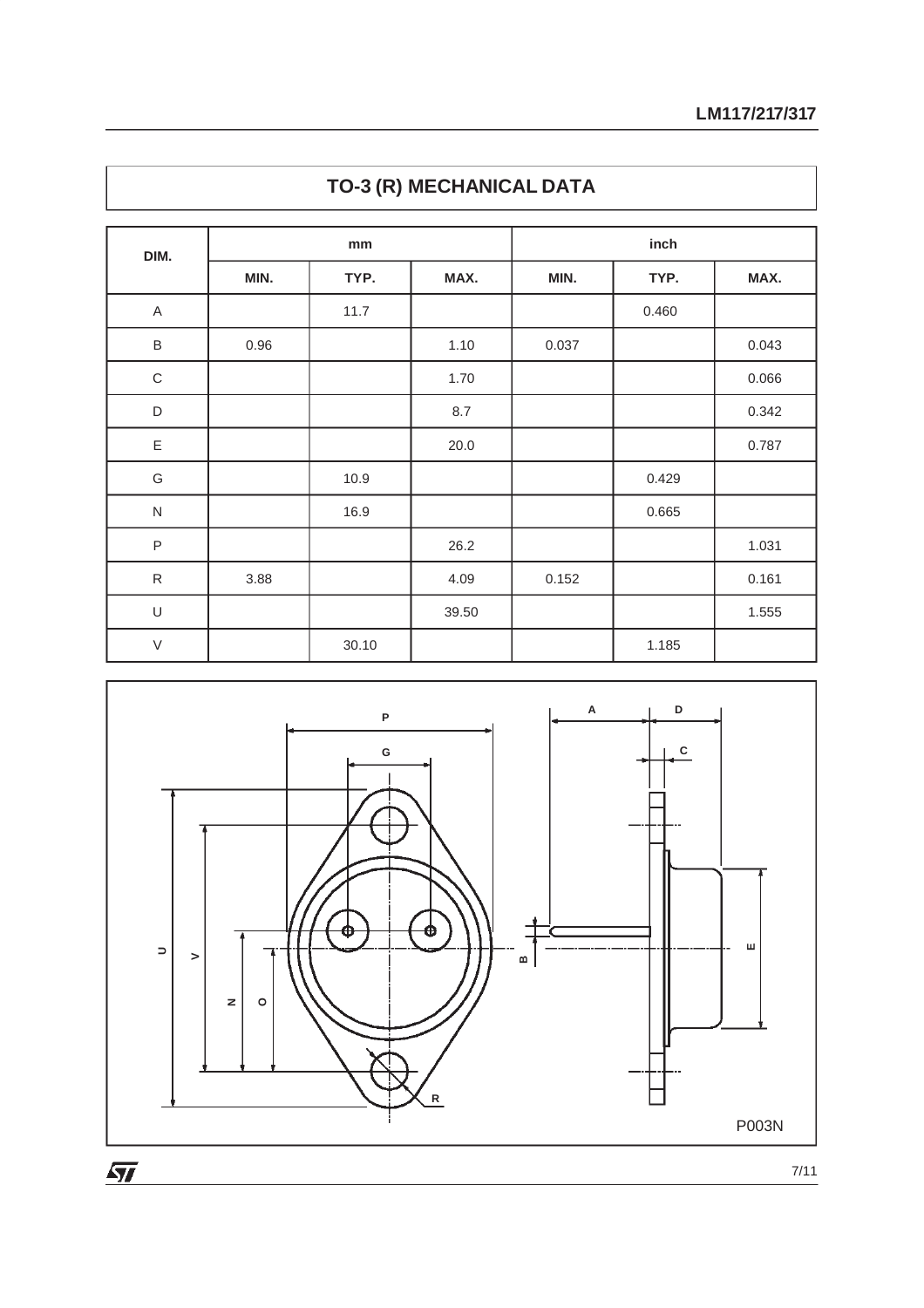# **LM117/217/317**

| DIM.           |       | mm   |       | inch  |       |       |  |  |
|----------------|-------|------|-------|-------|-------|-------|--|--|
|                | MIN.  | TYP. | MAX.  | MIN.  | TYP.  | MAX.  |  |  |
| Α              | 4.40  |      | 4.60  | 0.173 |       | 0.181 |  |  |
| C              | 1.23  |      | 1.32  | 0.048 |       | 0.051 |  |  |
| D              | 2.40  |      | 2.72  | 0.094 |       | 0.107 |  |  |
| D <sub>1</sub> |       | 1.27 |       |       | 0.050 |       |  |  |
| E              | 0.49  |      | 0.70  | 0.019 |       | 0.027 |  |  |
| F              | 0.61  |      | 0.88  | 0.024 |       | 0.034 |  |  |
| F <sub>1</sub> | 1.14  |      | 1.70  | 0.044 |       | 0.067 |  |  |
| F <sub>2</sub> | 1.14  |      | 1.70  | 0.044 |       | 0.067 |  |  |
| G              | 4.95  |      | 5.15  | 0.194 |       | 0.203 |  |  |
| G <sub>1</sub> | 2.4   |      | 2.7   | 0.094 |       | 0.106 |  |  |
| H2             | 10.0  |      | 10.40 | 0.393 |       | 0.409 |  |  |
| L2             |       | 16.4 |       |       | 0.645 |       |  |  |
| L4             | 13.0  |      | 14.0  | 0.511 |       | 0.551 |  |  |
| L <sub>5</sub> | 2.65  |      | 2.95  | 0.104 |       | 0.116 |  |  |
| L6             | 15.25 |      | 15.75 | 0.600 |       | 0.620 |  |  |
| L7             | 6.2   |      | 6.6   | 0.244 |       | 0.260 |  |  |
| L9             | 3.5   |      | 3.93  | 0.137 |       | 0.154 |  |  |
| DIA.           | 3.75  |      | 3.85  | 0.147 |       | 0.151 |  |  |





8/11

 $\sqrt{2}$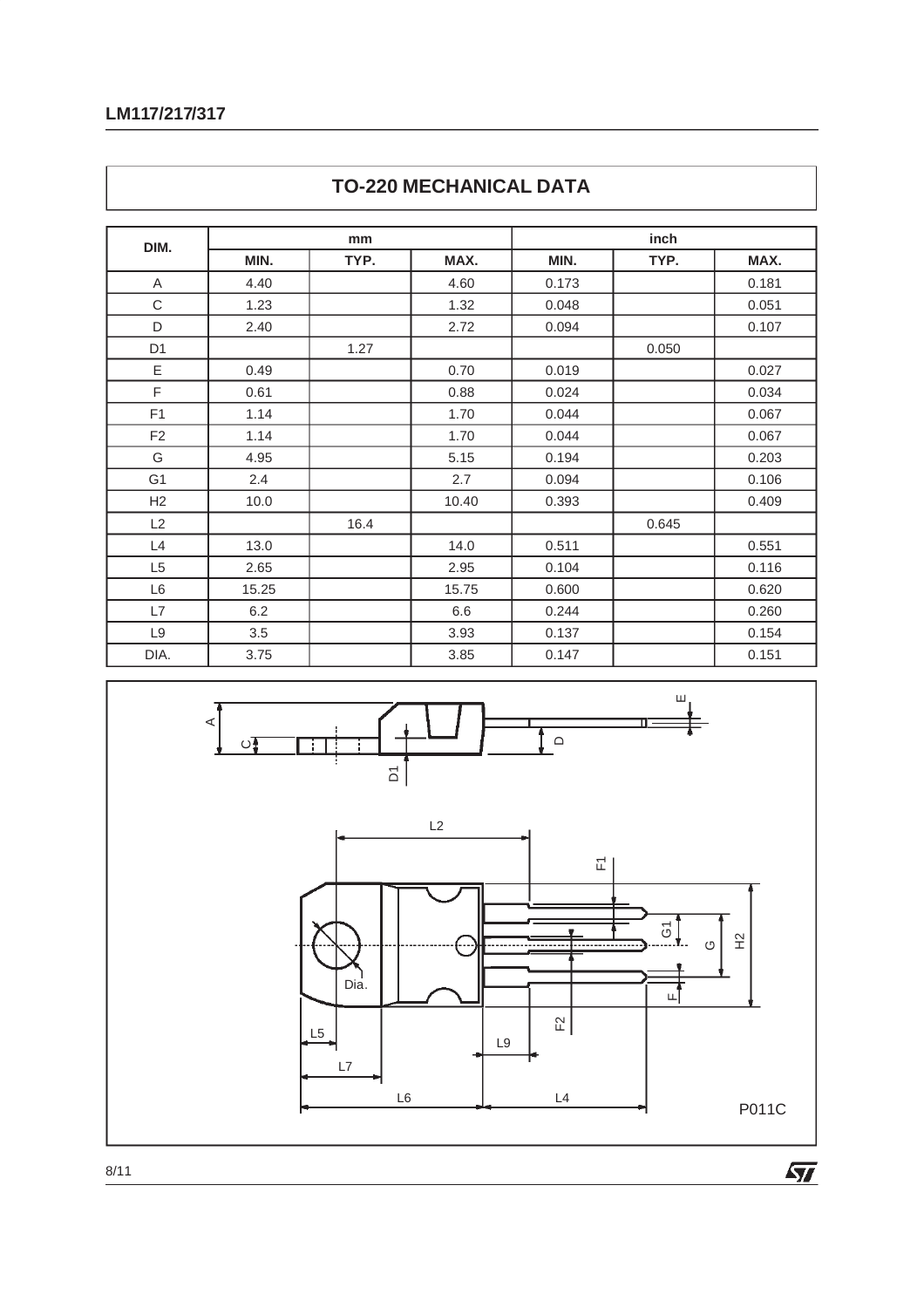|                |      | mm   |              | inch  |       |       |  |  |
|----------------|------|------|--------------|-------|-------|-------|--|--|
| DIM.           | MIN. | TYP. | MAX.         | MIN.  | TYP.  | MAX.  |  |  |
| A              | 4.4  |      | 4.6          | 0.173 |       | 0.181 |  |  |
| B              | 2.5  |      | 2.7          | 0.098 |       | 0.106 |  |  |
| D              | 2.5  |      | 2.75         | 0.098 |       | 0.108 |  |  |
| Ε              | 0.4  |      | 0.7          | 0.015 |       | 0.027 |  |  |
| F              | 0.75 |      | $\mathbf{1}$ | 0.030 |       | 0.039 |  |  |
| F <sub>1</sub> | 1.15 |      | 1.7          | 0.045 |       | 0.067 |  |  |
| F <sub>2</sub> | 1.15 |      | 1.7          | 0.045 |       | 0.067 |  |  |
| G              | 4.95 |      | 5.2          | 0.195 |       | 0.204 |  |  |
| G <sub>1</sub> | 2.4  |      | 2.7          | 0.094 |       | 0.106 |  |  |
| Н              | 10   |      | 10.4         | 0.393 |       | 0.409 |  |  |
| L2             |      | 16   |              |       | 0.630 |       |  |  |
| L <sub>3</sub> | 28.6 |      | 30.6         | 1.126 |       | 1.204 |  |  |
| L4             | 9.8  |      | 10.6         | 0.385 |       | 0.417 |  |  |
| L6             | 15.9 |      | 16.4         | 0.626 |       | 0.645 |  |  |
| L7             | 9    |      | 9.3          | 0.354 |       | 0.366 |  |  |
| Ø              | 3    |      | 3.2          | 0.118 |       | 0.126 |  |  |





 $\overline{\mathbf{M}}$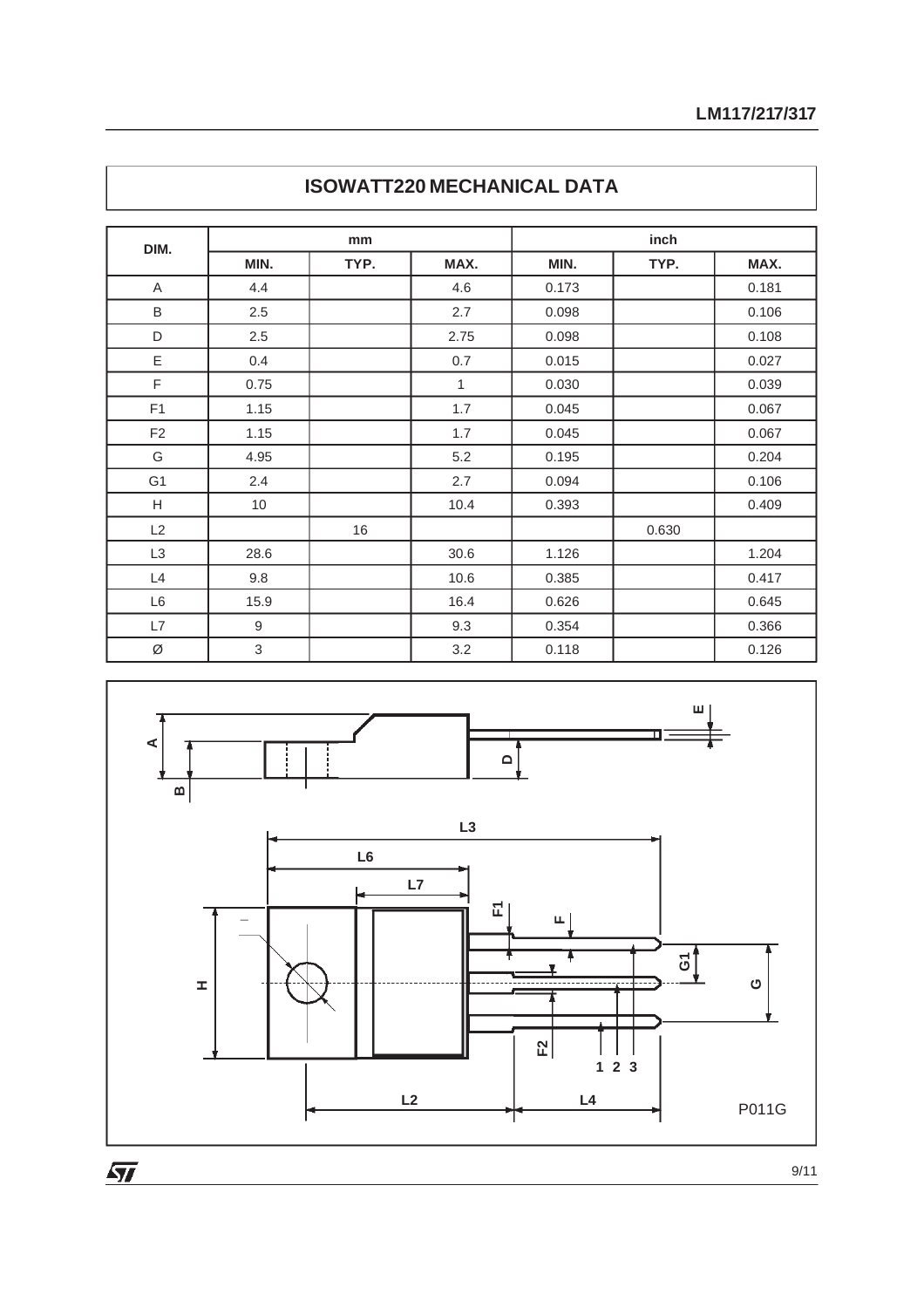| DIM.           |      | mm   |         | inch  |      |       |  |
|----------------|------|------|---------|-------|------|-------|--|
|                | MIN. | TYP. | MAX.    | MIN.  | TYP. | MAX.  |  |
| A              | 4.4  |      | 4.6     | 0.173 |      | 0.181 |  |
| A1             | 2.49 |      | 2.69    | 0.098 |      | 0.106 |  |
| $\sf B$        | 0.7  |      | 0.93    | 0.027 |      | 0.036 |  |
| <b>B2</b>      | 1.14 |      | 1.7     | 0.044 |      | 0.067 |  |
| $\mathsf C$    | 0.45 |      | $0.6\,$ | 0.017 |      | 0.023 |  |
| C <sub>2</sub> | 1.23 |      | 1.36    | 0.048 |      | 0.053 |  |
| D              | 8.95 |      | 9.35    | 0.352 |      | 0.368 |  |
| Ε              | 10   |      | 10.4    | 0.393 |      | 0.409 |  |
| G              | 4.88 |      | 5.28    | 0.192 |      | 0.208 |  |
| L              | 15   |      | 15.85   | 0.590 |      | 0.624 |  |
| L2             | 1.27 |      | 1.4     | 0.050 |      | 0.055 |  |
| L3             | 1.4  |      | 1.75    | 0.055 |      | 0.068 |  |





10/11